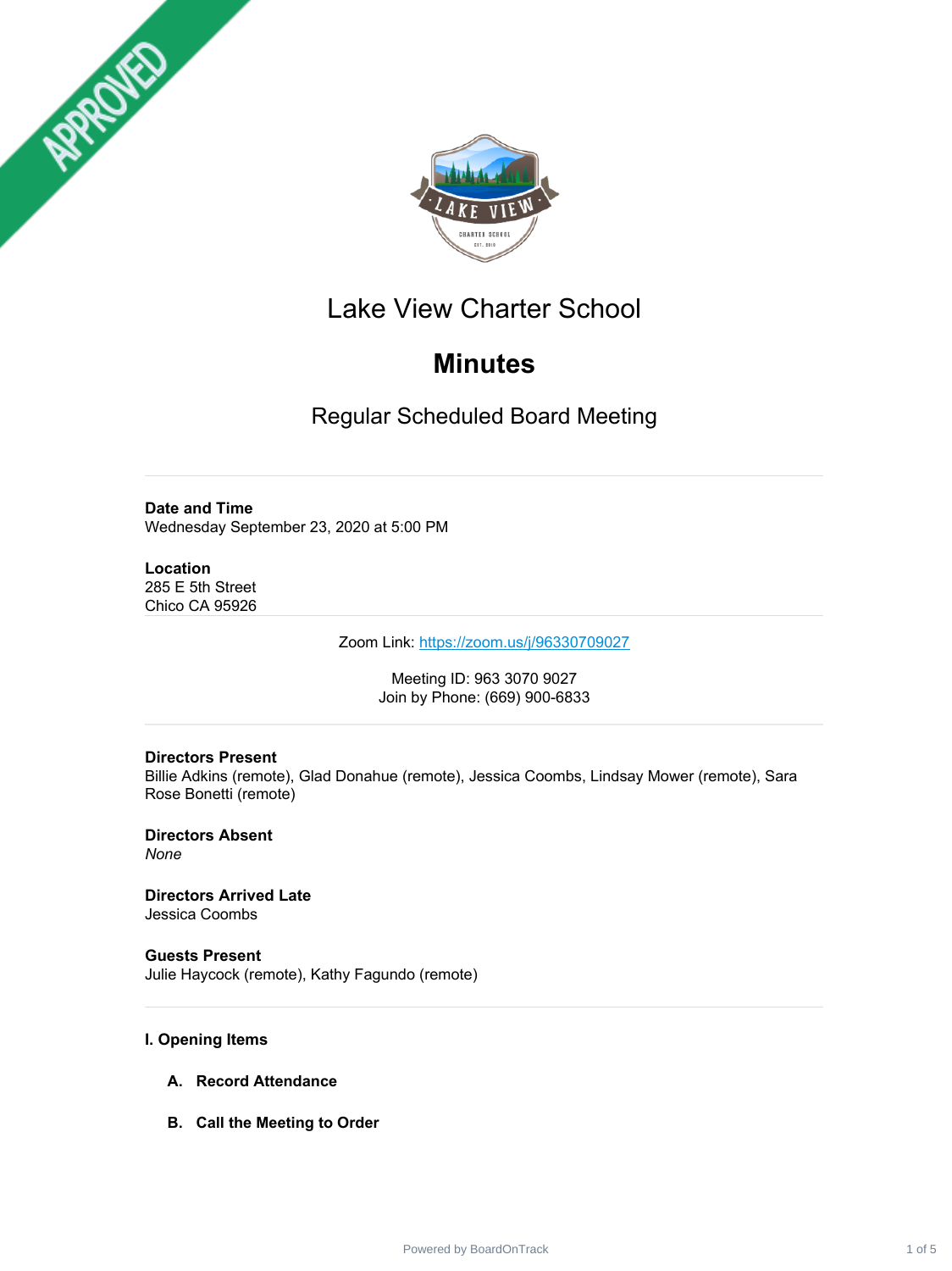Lindsay Mower called a meeting of the board of directors of Lake View Charter School to order on Wednesday Sep 23, 2020 @ 5:05 PM.

#### **C. Approval of the Agenda**

Lindsay Mower made a motion to approve agenda with change 2B from discuss to vote. Billie Adkins seconded the motion.

The board **VOTED** to approve the motion.

**Roll Call** Jessica Coombs Absent Glad Donahue Aye Sara Rose Bonetti Aye Billie Adkins Aye Lindsay Mower Aye

#### **D. Public Comments**

No public comments.

## **E. Closed Session: Conference with Legal Counsel Anticipated Litigation (One Case) § 54956.9**

Lindsay Mower made a motion to Move to closed session at 5:08pm. Glad Donahue seconded the motion. The board **VOTED** to approve the motion. **Roll Call** Sara Rose Bonetti Aye Jessica Coombs Absent Lindsay Mower Aye Glad Donahue Aye Billie Adkins Aye Jessica Coombs arrived late. Lindsay Mower made a motion to return to open session at 5:38pm. Sara Rose Bonetti seconded the motion. No action was taken in closed session. The board **VOTED** to approve the motion. **Roll Call** Sara Rose Bonetti Aye Jessica Coombs Aye Glad Donahue Aye Lindsay Mower Aye Billie Adkins Aye since Contract 2 of 5 Lake View Charter School - Regular Scheduled Board Meeting - Minutes - Wednesday September 2 of 5 Raymouri Charter School - Regular Scheduled Board Meeting - Minutes - Wednesday September 23, 2020 at

## **F. Executive Director's Report**

Julie Haycock shared the Executive Director's report.

## **G. Approve Minutes from 8/26/20 Regular Scheduled Board Meeting**

Lindsay Mower made a motion to approve the minutes from 8/26/2020. Billie Adkins seconded the motion.

The board **VOTED** to approve the motion.

**Roll Call**

Jessica Coombs Aye Billie Adkins Aye Glad Donahue Aye Lindsay Mower Aye Sara Rose Bonetti Aye

#### **H. Approve Minutes from 9/14/20 Special Board Meeting**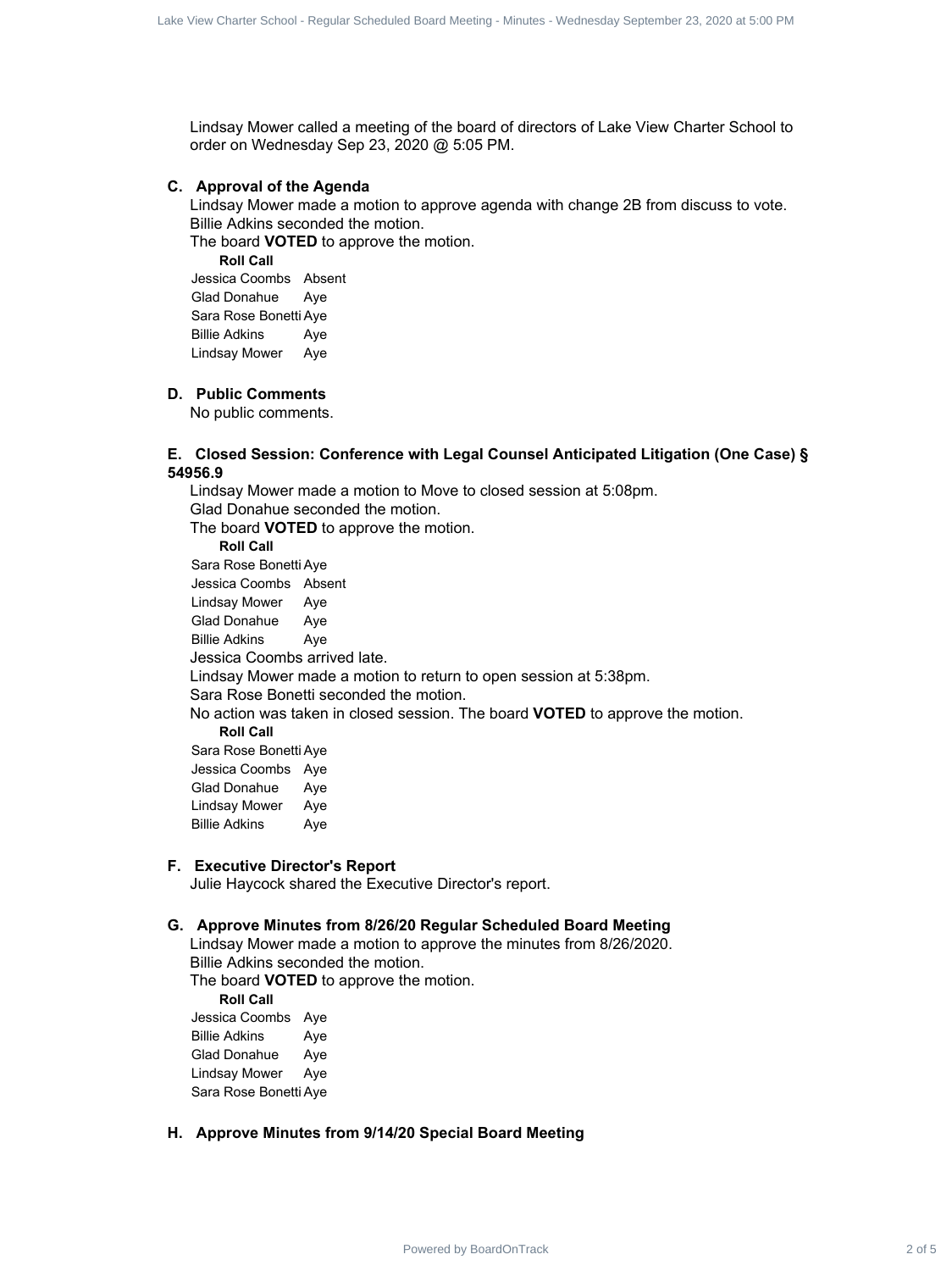Lindsay Mower made a motion to approve the minutes from Special Board Meeting on 09-14-20. Jessica Coombs seconded the motion. The board **VOTED** to approve the motion. **Roll Call** Billie Adkins Aye Sara Rose Bonetti Aye Jessica Coombs Aye she was the state interest and the state interest 3 of 5 Lake View Charter School - Regular School - Regular Schedule Schedule School - Regular School - Regular Schedule Schedule Scheduled Board Meeting on the state of so

Lindsay Mower Aye Glad Donahue Aye

#### **II. Finance**

#### **A. August Financials**

Lindsay Mower made a motion to approve the August Financials. Billie Adkins seconded the motion.

The board **VOTED** to approve the motion.

**Roll Call**

Billie Adkins Aye Sara Rose Bonetti Aye Lindsay Mower Aye Glad Donahue Aye Jessica Coombs Aye

#### **B. Charter School Capital Presentation: Due To Due From**

Lindsay Mower made a motion to approve the Due to/Due From process and funding with Charter School Capital.

Billie Adkins seconded the motion.

The board **VOTED** to approve the motion.

**Roll Call** Glad Donahue Aye Billie Adkins Aye Sara Rose Bonetti Aye Lindsay Mower Aye Jessica Coombs Aye

#### **C. Executive Director MOU**

Lindsay Mower made a motion to approve the Executive Director MOU. Glad Donahue seconded the motion. The board **VOTED** to approve the motion. **Roll Call** Sara Rose Bonetti Aye Glad Donahue Aye Billie Adkins Aye

Lindsay Mower Aye Jessica Coombs Aye

#### **III. Academic Excellence**

#### **A. Learning Continuity & Attendance Plan**

Lindsay Mower made a motion to approve the Learning Continuity and Attendance Plan. Glad Donahue seconded the motion. The board **VOTED** to approve the motion. **Roll Call** Jessica Coombs Aye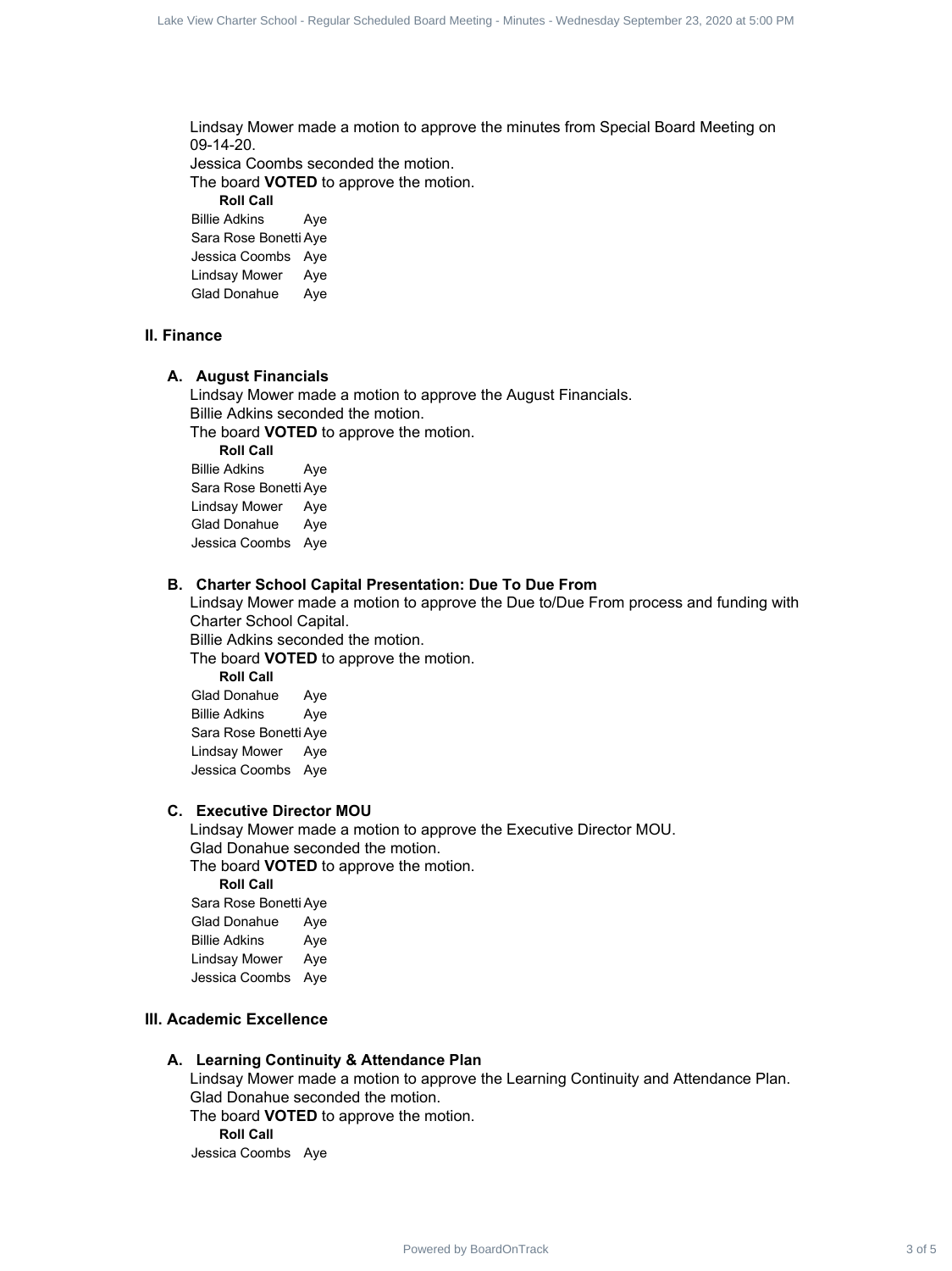Sara Rose Bonetti Aye Billie Adkins Aye Lindsay Mower Aye Glad Donahue Aye

#### **IV. Operations**

#### **A. Employee Handbook**

Lindsay Mower made a motion to approve the employee handbook. Sara Rose Bonetti seconded the motion. The board **VOTED** to approve the motion. **Roll Call** Lindsay Mower Aye Sara Rose Bonetti Aye Glad Donahue Aye Jessica Coombs Aye Billie Adkins Aye

#### **V. Closing Items**

#### **A. Board of Director's Comments & Requests**

The Board had no comments or requests but would like to know when they will receive their login information for Board Training.

#### **B. Announcement of Next Regular Scheduled Board Meeting** October 28 5:00pm.

#### **C. Adjourn Meeting**

Lindsay Mower made a motion to adjourn at 6:29pm. Jessica Coombs seconded the motion. The board **VOTED** to approve the motion. **Roll Call** Lindsay Mower Aye Glad Donahue Aye Billie Adkins Aye Jessica Coombs Aye Sara Rose Bonetti Aye There being no further business to be transacted, and upon motion duly made, seconded and approved, the meeting was adjourned at 6:29 PM. she was the signal of the signal of the signal of the signal of 5 Lake View Charter School - Regular School - Regular Scheduled Board Meeting - Minutes - Wednesday Scheduled Board Meeting - Wednesday September 23, 2020 De

Respectfully Submitted, Lindsay Mower

Prepared by: Kathy Fagundo

Noted by:

Board Secretary [Billie Adkins \(Nov 2, 2020 10:31 PST\)](https://na2.documents.adobe.com/verifier?tx=CBJCHBCAABAAXYyTFNa-MeA5jlipauDBYSCPJ3mLsylb)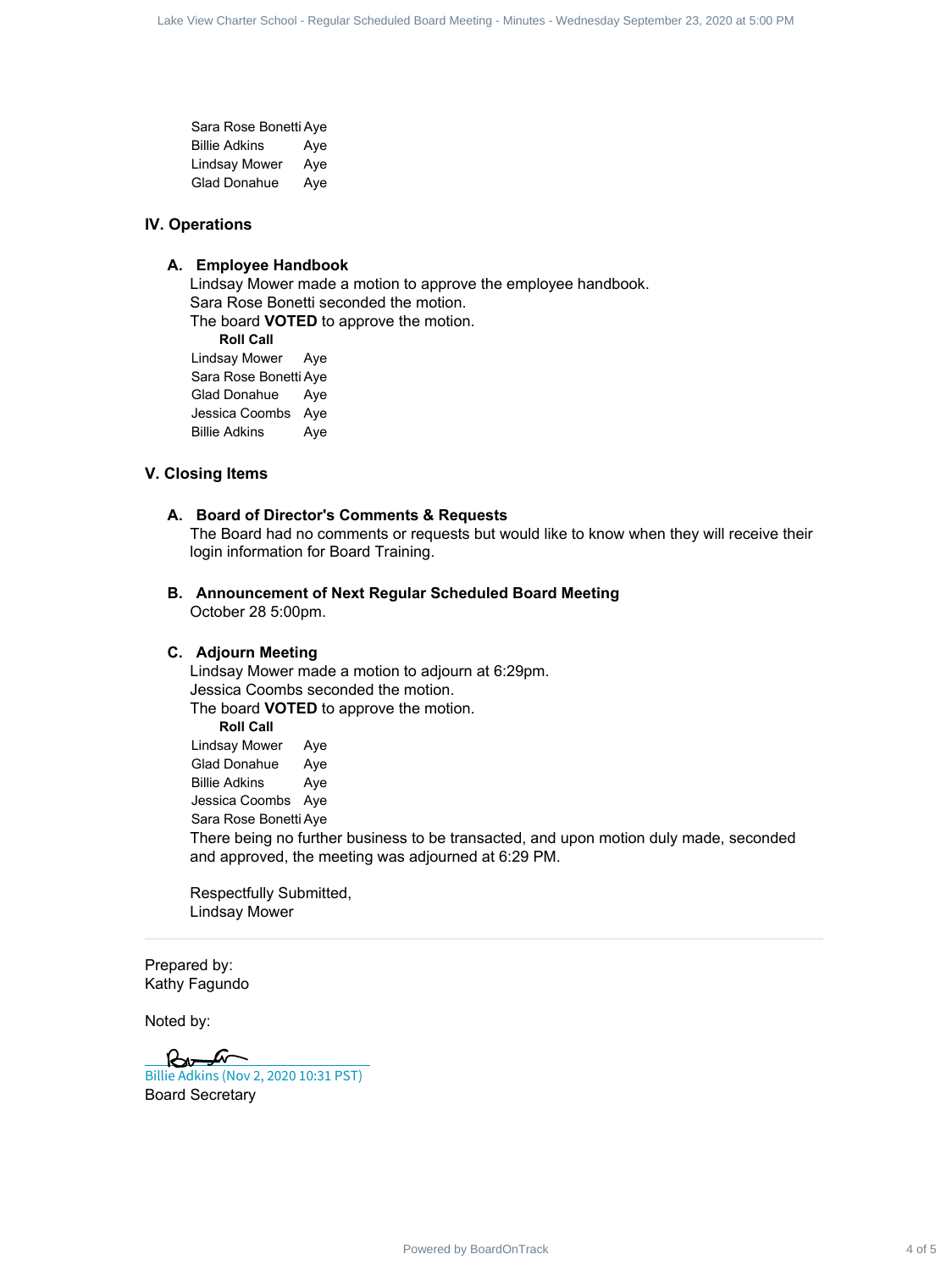Public Comment Rules: Members of the public may address the Board on agenda or non-agenda items through the teleconference platform, Zoom. Zoom does not require the members of the public to have an account or login. Please either utilize the chat option to communicate to the administrative team of your desire to address the Board or simply communicate orally your desire to address the Board when the Board asks for public comments. Speakers may be called in the order requests are received. Comments are limited to 2 minutes each, with no more than 15 minutes per single topic. If a member of the public utilizes a translator to address the Board, those individuals are allotted 4 minutes each. If the Board utilizes simultaneous translation equipment in a manner that allows the Board to hear the translated public testimony simultaneously, those individuals are allotted 2 minutes each. By law, the Board is allowed to take action only on items on the agenda. The Board may, at its discretion, refer a matter to school staff or calendar the issue for future discussion. she was the sign to the sign of 5 main sheet been as the sign of 5 and 0 sign of 5 California 23, 2020 at 5:00 PM in the sign of 5 Ray (a) and the sign of 5 Lake View Charter Schedule Board Meeting - Minutes of the public<br>

Note: The Governing Board encourages those with disabilities to participate fully in the public meeting process. If you need a disability-related modification or accommodation, including auxiliary aids or services, to participate in the public meeting, please contact the Governing Board Office at 951-290-3013 at least 48 hours before the scheduled board meeting so every reasonable effort can be made to accommodate you. (Government Code § 54954.2; Americans with Disabilities Act of 1990, § 202 (42 U.S.C. § 12132)).